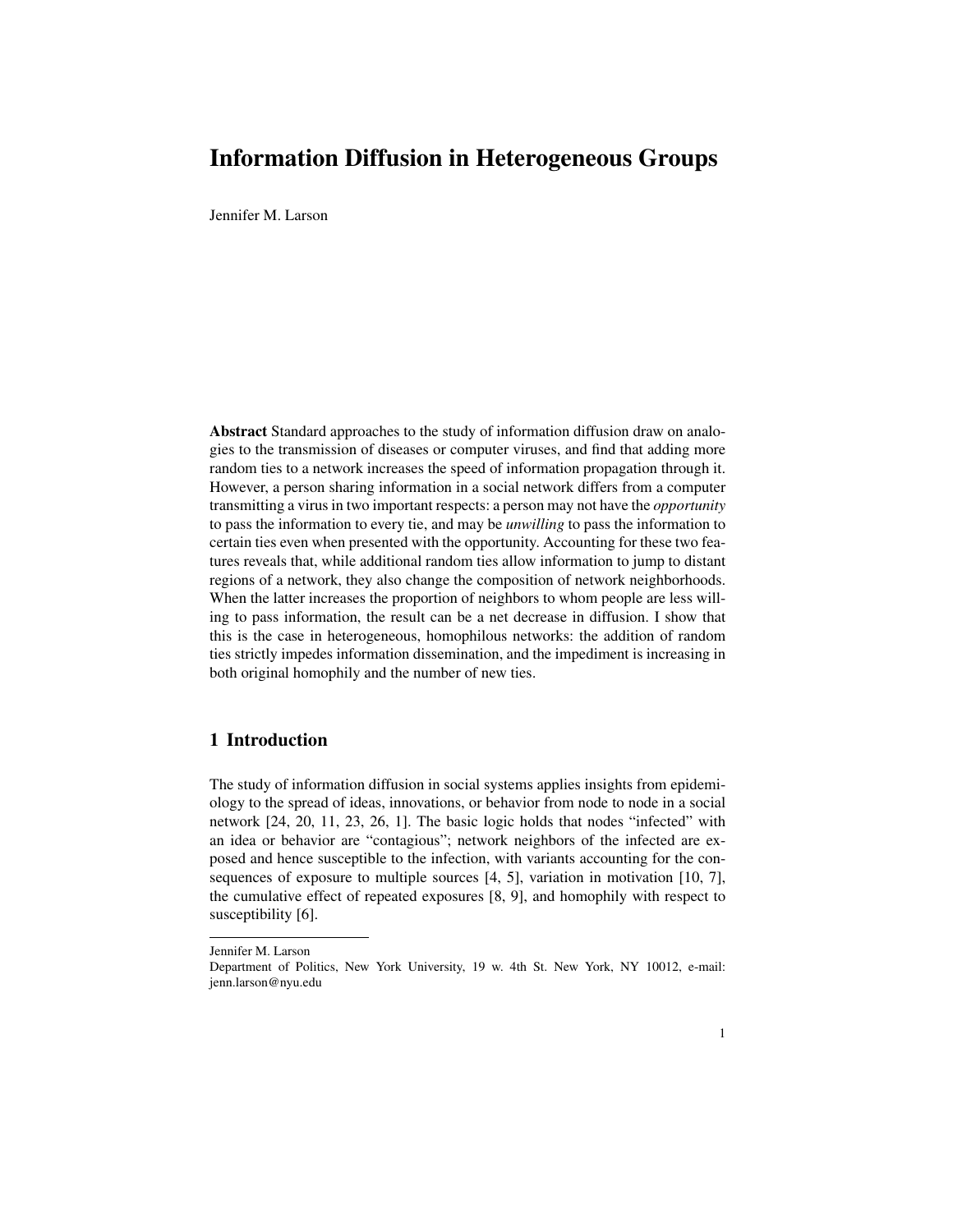The analogy to disease spread has generated important findings about the relationship between network structure and information diffusion. Increasing the proportion of random ties in a regular network dramatically increases the propagation rate of cascades [19, 12], the presence of particularly well-connected nodes is beneficial for diffusion [25, 21, 20, 16], and random rewiring in small world networks accelerates diffusion [19, 12]. In general, adding random ties to a network will improve diffusion.

While the epidemiological approach has offered valuable insights, ties in a social network function quite differently for the spread of information than ties in a contact network function for the spread of a disease. In the case of a contact network, a tie by definition makes an alter susceptible to the disease of the ego. In the case of a social network, a tie does not *by definition* spread information to an alter. A tie indicates a social relationship. Whether or not this social relationship results in an ego passing information to an alter depends on a variety of factors: whether the two happen to encounter each other while the information is salient, whether they are together for long enough for the information to come up, whether the ego thinks the information is relevant to the alter, whether the ego is willing to share with the particular alter, and so on.

In fact, for the type of information that is often the subject of diffusion studies, an ego may have good reason to prefer to share it with some social ties over others. In the case of collective action, the information may be a person's dissatisfaction with a regime or her willingness to participate in a protest [7, 5]. Given the sensitivity of this information, especially in oppressive regimes, a person may only be willing to pass it to her most trusted social ties. In the case of technology adoption, especially in the developing world, relevant information may be news of a development organization offering startup loans or handing out new technology like fertilizer [2]. A person may judge the opportunity to be finite or selectively beneficial and prefer to share information of it with her social ties that are kin or members of her salient ingroup like her tribe [14]. In social networks, a person can choose whether to share information or whether to withhold it on a tie-by-tie basis.

In this conceptualization of information diffusion, a person in a social network will only spread information to a particular network neighbor if (1) she is presented with an opportunity to do so, and (2) is willing to share the information with that neighbor.

I account for these two features in a model in which a person has a finite number of opportunities to spread information with network neighbors. Individuals in the network have a type, which could represent ethnicity, tribe, political party, or any other salient division correlated with willingness to share new information. Given an opportunity, a person always shares information with a same-type neighbor but occasionally withholds information from a different-type neighbor.

When only one type is present in the network, the results reproduce those of earlier work: the addition of random ties allows information to jump to distant regions of the network, increasing the speed of diffusion. When multiple types are present, however, random ties introduce a second effect: they change the composition of network neighborhoods, possibly increasing the chances that the limited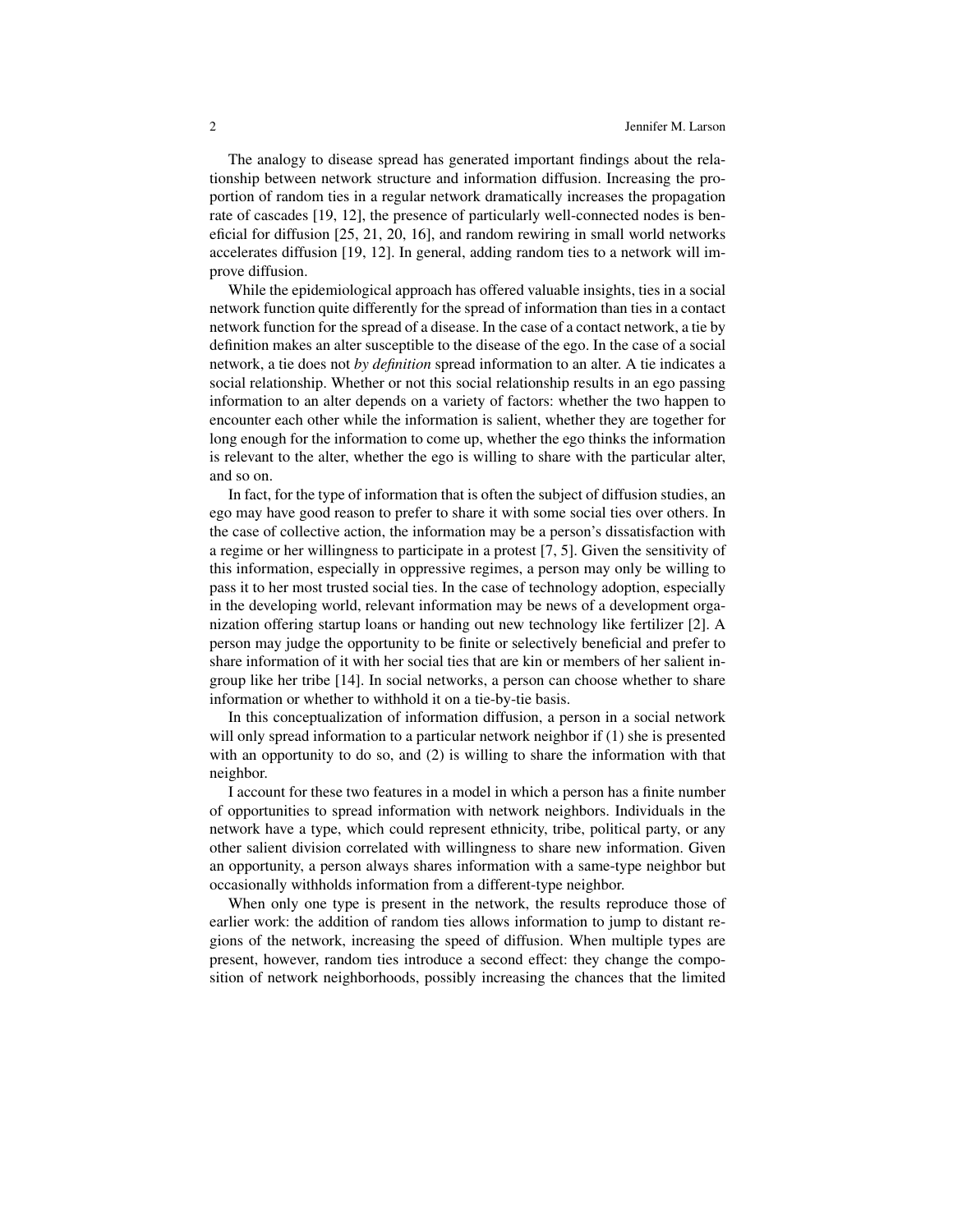number of encounters will be with different-type neighbors. I show that in heterogeneous networks with type-homophily, the addition of random ties can result in the second effect dominating. In heterogeneous networks, the addition of random ties can strictly reduce the speed of information diffusion. The reduction is increasing in the original homophily, the number of types in the network, and the number of added ties.

Since homophilous communities within a network would facilitate information spread, these results are consistent with others' findings that network modularity can improve information dissemination via social reinforcement [3, 18]. However, the result here is even stronger: not only would rearranging links to reduce modularity impede information spread, but adding *new* links to the network at random can strictly impede information spread as well.

These findings refine those of earlier work, showing that the benefit of additional random ties hinges on plentiful opportunities to share information with all network neighbors and perfect willingness to share the information at every opportunity. In the more realistic case of limited opportunities and differential willingness to share, the addition of random ties may be counterproductive. In heterogeneous groups, the greater the type-homophily, the more damaging random ties are to the wide reach of information.

#### 2 An Opportunity Model of Information Diffusion

Suppose a network *g* is comprised of a finite number of nodes that each have one of *n* types  $\tau \in {\tau_1, \ldots, \tau_n}$ . A type is a descriptive feature of a node and is used to separate an in-group from out-groups, like membership in a certain tribe or political party. Call a network *homogeneous* if  $n = 1$ ; that is, if all nodes have the same type. A network is *heterogeneous* if *n* > 1.

Consider a simple model of information diffusion over time in which individuals may pass along new information to some network neighbors when presented with the opportunity. Call *i*'s neighbors in  $g N_i(g)$ . In the model, an individual's willingness to share information depends on type: she is more willing to share information with same-type nodes than with different-type nodes. Specifically, the diffusion process proceeds as follows:

- $t = 0$  One node *i* is randomly selected and endowed with information.
- $t = 1$  Seed *i* randomly encounters *x* of her network neighbors,  $N_i(g)$ . In each encounter, she passes information to the neighbor with probability *psame* if she and the neighbor are both the same type, and probability  $p_{dif} < p_{same}$  if they are different types.
- $t = 2$  All *j* who learned information in  $t = 1$  randomly encounter *x* of their neighbors,  $N_i(g)$ , passing information with probabilities  $p_{\text{same}}$  and  $p_{\text{dif}}$ .
- ... Repeats for all who learned information in the previous period until the information has reached everyone in the network or the spread halts.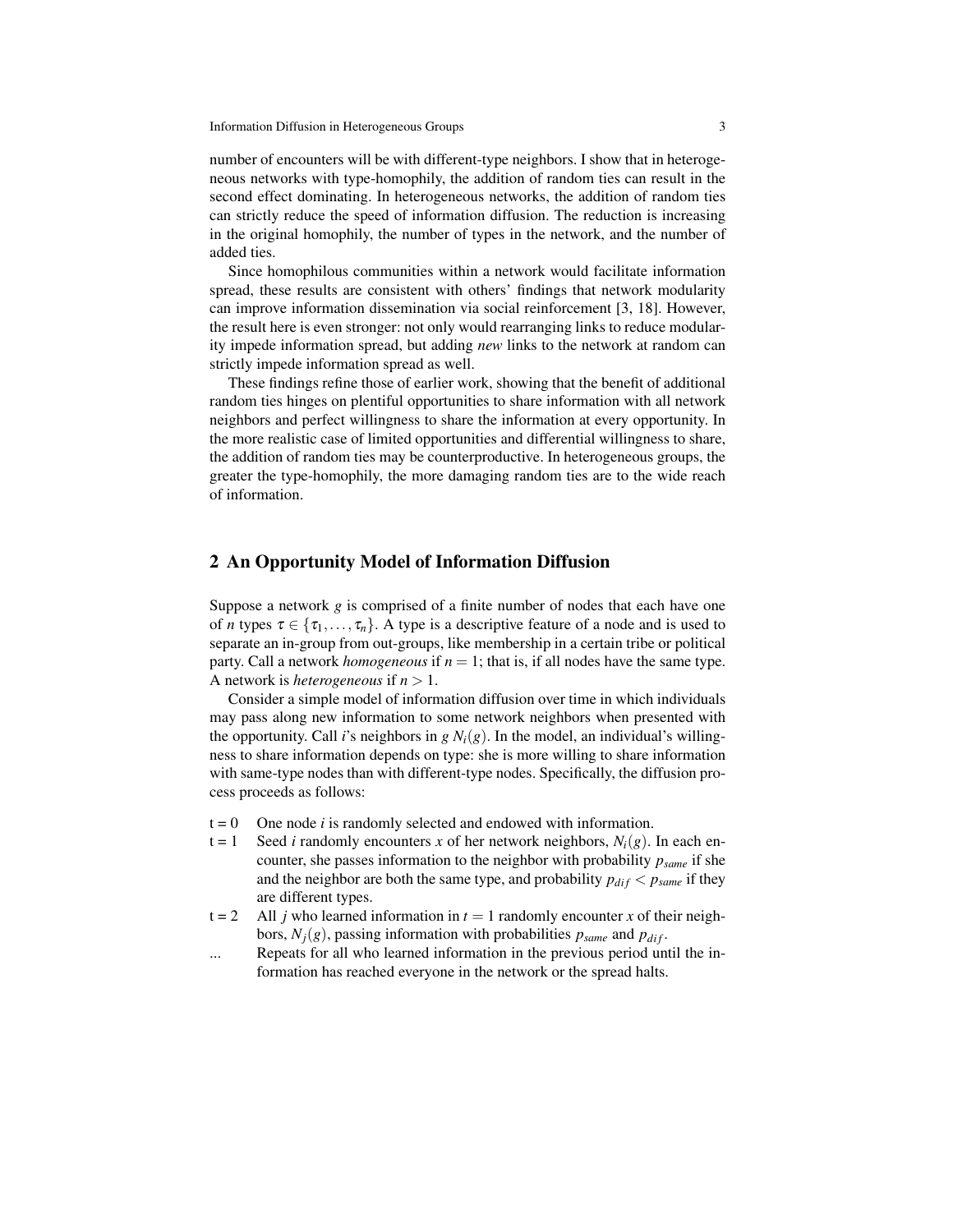#### *2.1 Consequences of randomly added links*

Randomly added or rewired ties have been found to improve information diffusion in homogeneous networks because random ties allow information to "jump" to distant network locations [19, 12]. However, the diffusion process specified in section 2 introduces a second, potentially-competing effect in heterogeneous networks. Randomly added ties can change the composition of nodes' neighborhoods. If neighborhoods are comprised of more ties to other-type nodes, the expected number of neighbors who receive the information declines.

Dual Effects of Random Ties in Heterogeneous Networks

**Jump effect:** random ties allow information to jump across distant network locations, improving information dissemination.

Composition effect: random ties change the composition of a node's neighborhood, potentially impeding information dissemination.

In a heterogeneous network, which effect dominates– the jump effect which improves dissemination or the composition effect which hinders dissemination– depends on the relationship between homophily and the distribution of types in the network.

Node *i*'s network neighborhood  $N_i(g)$  can be decomposed into  $N_i^{same}(g)$ , the subset of his network neighbors that are the same type as *i*, and  $N_i^{diff}(g)$ , the subset that are different. The expected number of nodes who receive information from *i* can then be written

$$
\frac{x}{\#N_i(g)}\left(\#N_i^{same}(g)p^{same} + \#N_i^{dif}(g)p^{dif}\right),\tag{1}
$$

where  $\#$  indicates the cardinality of a set.

The consequences of an additional tie added at random will depend on the proportion of the nodes in *g* that are the same type as *i*. Call *q* <sup>τ</sup>*<sup>k</sup>* the proportion of nodes in *g* that are type  $\tau_k$ . For simplicity, from any node *i*'s perspective, call  $q_i^{same}$  the proportion of nodes of *i*'s type in *g*. Now a random link added to  $N_i(g)$  will reduce the value of (1) whenever

$$
\frac{\#N_i^{same}(g)}{\#N_i(g)} - q_i^{same} > 0.
$$
\n(2)

That is, when the network is homophilous with respect to type so that a larger proportion of a node's neighbors are his same type relative to the frequency of his type in the overall network, the addition of random ties will strictly reduce the expected number of people that that node informs.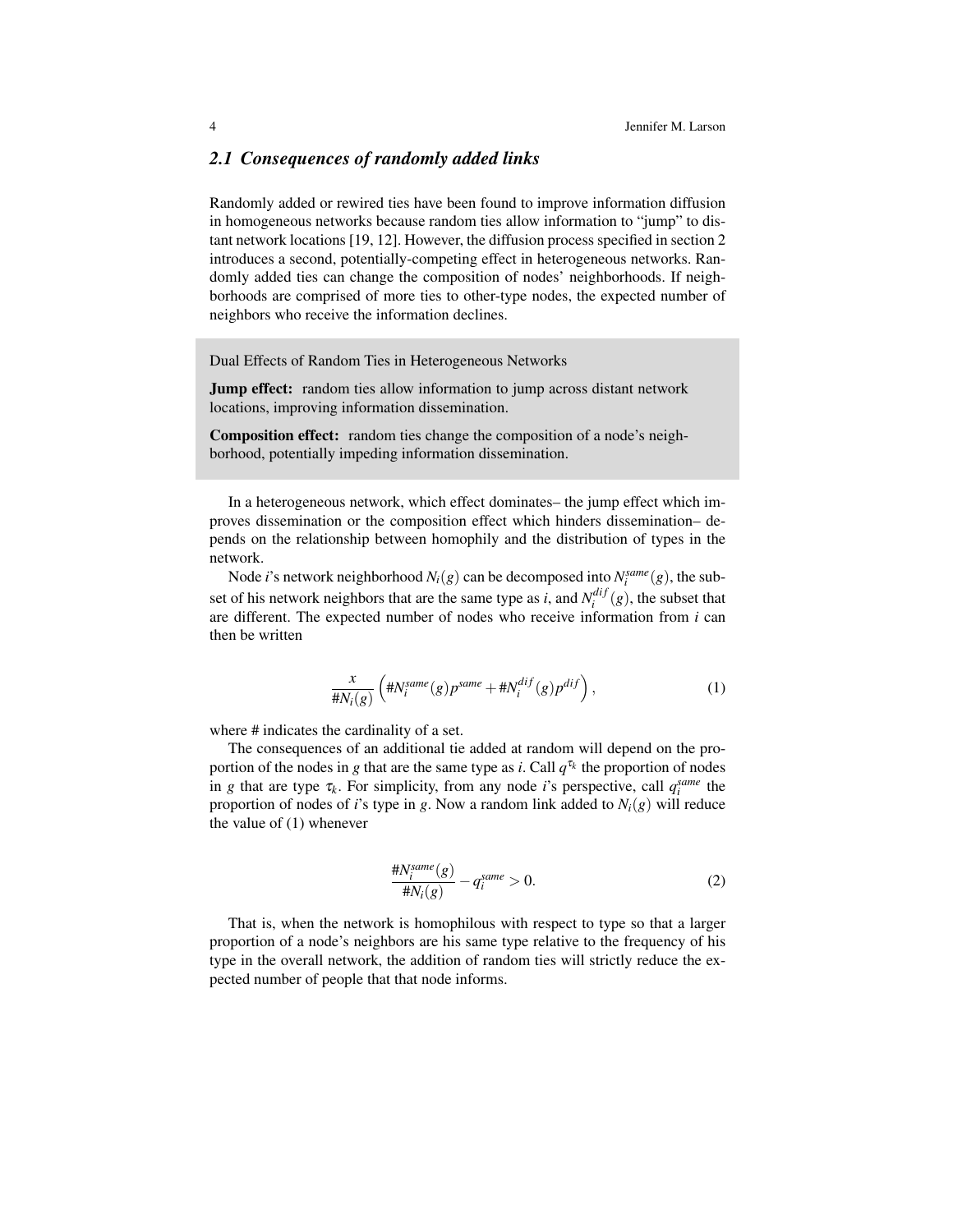Information Diffusion in Heterogeneous Groups 5

The extent to which the expected number of nodes who receive information from *i* declines depends on the magnitude of the left hand side of (2). The greater the type homophily, the bigger impact random ties will have on reducing the expected number of people that a node informs.

When this relationship is prevalent enough throughout a network, network-wide information dissemination can be strictly impeded by the addition of random ties. The next section demonstrates the aggregate results using a simulated information diffusion process.

#### 3 Simulated Information Spread

In this section I simulate the information diffusion process from Section 2 on simple networks generated with varying levels of homophily, heterogeneity, and random tie additions.

#### *3.1 The Downside to Density*

I begin by generating four heterogeneous networks, each with two types of nodes. The networks have 234 nodes, half of which are each type, and 864 links. Each network is generated by randomly adding links according to a specified probability of attaching to a same-type node. One network is generated for each sametype node probability {.5,.65,.8,.95}. Let the difference between the proportion of same-type links present and the proportion of same-type links that would be observed by uniformly random link formation be called the network's "homophily." With two groups of equal size, the expected proportion of random same-type links is .5, yielding networks with homophily values  $\{0, 15, .3, .45\}$ .

I consider the consequences of increasing density for information diffusion by randomly adding links to the network. For each value of homophily, I add links such that the total number of links increases by a factor of 1, 2, 3, and 10.

Table 1 summarizes the interpretation of the model parameters and the values to which they are set in the simulations reported below.

Figure 1 shows the results of the simulated information diffusion process on each of these networks, grouped by homophily value. In each quadrant, the curves plot the average proportion of the network that is informed by the timestep on the horizontal axis over a set of 500 simulations for a particular value of density increase. Since the population is finite,  $p_{same} > 0$ , and  $p_{dif} > 0$ , diffusion follows the characteristic s-shape. The lower the curve, the slower the diffusion.<sup>1</sup>

When the network exhibits no homophily (top left), randomly adding links can improve information dissemination. In this case, since the composition of the pop-

<sup>&</sup>lt;sup>1</sup> This represents an impediment to diffusion in the sense that information reaches people more slowly, and also in the sense that by any given point in time, fewer people are informed.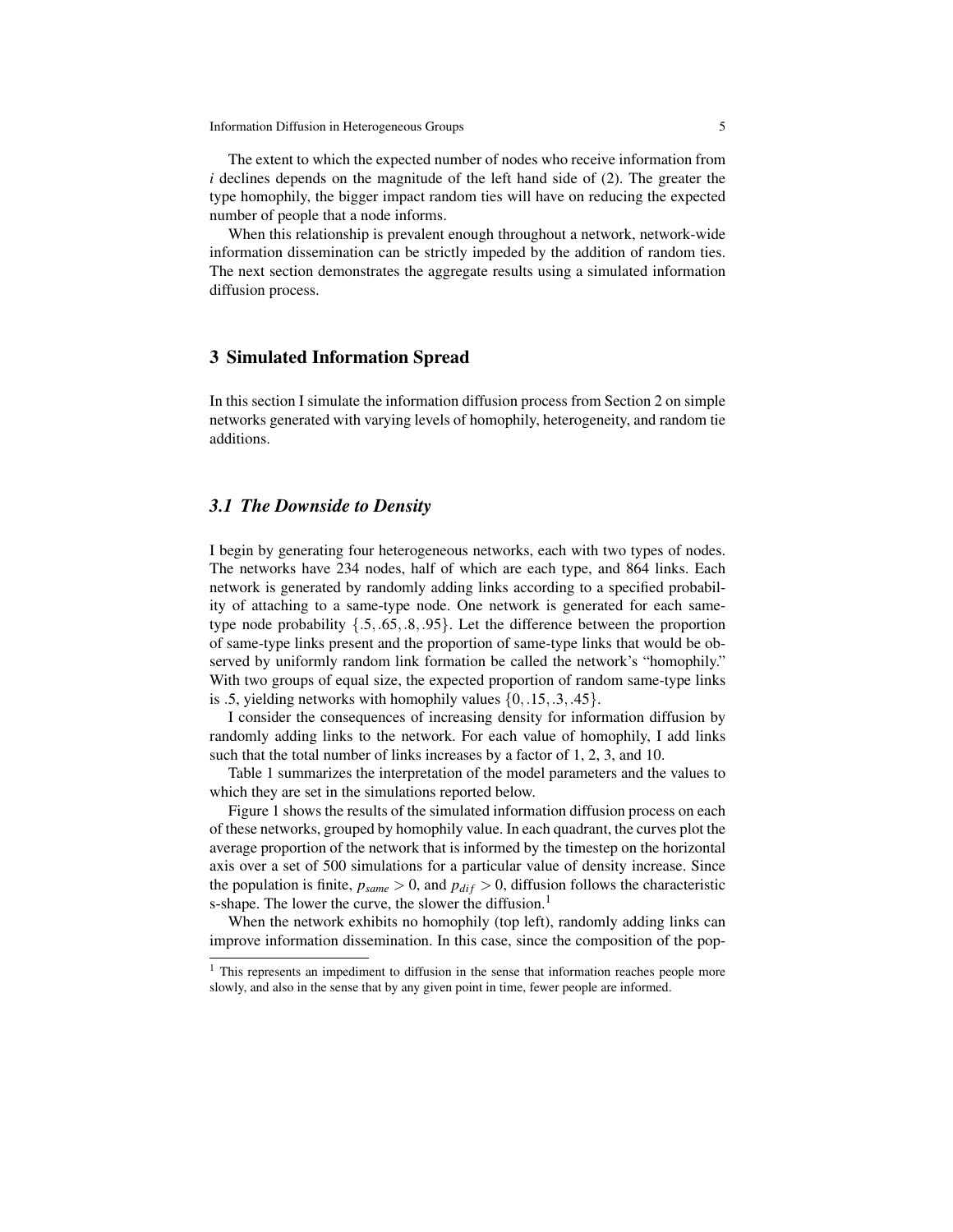| Parameter                                      | Definition                                                                                                                         | Set to                                                                                         |
|------------------------------------------------|------------------------------------------------------------------------------------------------------------------------------------|------------------------------------------------------------------------------------------------|
| x                                              | Number of network neighbors a newly-informed node encoun-2<br>ters in a period                                                     |                                                                                                |
| $p_{same}$                                     | Probability pass news to an encountered neighbor if neighbor 1<br>is same type                                                     |                                                                                                |
| $p_{dif}$                                      | Probability pass news to an encountered neighbor if neighbor .5<br>is different type                                               |                                                                                                |
| $\tau = {\tau_1, \ldots, \tau_n}$ Set of types |                                                                                                                                    | { $\tau_1, \tau_2$ },<br>{ $\tau_1, \tau_2, \tau_3$ },<br>$\{\tau_1, \tau_2, \tau_3, \tau_4\}$ |
| $q^{\tau_k}$                                   | Proportion of type $\tau_k \in \tau = {\tau_1, \ldots, \tau_n}$ present in the network $1/n$                                       |                                                                                                |
| Homophily                                      | Proportion same-type ties in network minus proportion same- $\{0, .15, .3, .45\}$<br>type ties expected under random tie formation |                                                                                                |
| Diversity                                      | Number of types, or "groups", present in the network $\{2,3,4\}$                                                                   |                                                                                                |
| Density Inc.                                   | Factor by which number of links is increased; e.g. 2 adds $200\%$ $\{0, 1, 2, 3, 10\}$<br>of original links as new links           |                                                                                                |

Table 1 Model Parameters

ulation matches the composition of neighborhoods on average, randomly adding links has no composition effect. The jump effect dominates, improving information dissemination on net.

When network neighborhoods contain more same-type links than would be expected based on the overall network composition (exhibit positive homophily), the composition effect is present alongside the jump effect. In the cases of positive homophily shown in Figure 1, the composition effect dominates: an increase in density actually impedes information diffusion. The greater the number of links added, the worse the diffusion.

Note that the number of randomly-added ties is large in these simulations, in some cases increasing the number of links in the network many-fold. Under standard epidemiological models of information diffusion, the improvement in diffusion would be vast. Here, these large additions actually *reduce* the spread of information. Moreover, these simulations assume that individuals share with other-types half of the time ( $p_{dif} = .5$ ). When people are more hesitant to share with other types so that  $p_{dif}$  is smaller, the reduction in information spread is even greater.

## *3.2 The Role of Diversity*

Figure 2 holds the probability of same-type links constant and increases the number of equal-sized groups in the network (the network's "diversity"). The vertical bars display the proportion of the network that has been informed on average by the tenth timestep of the simulations for each network when it has ten times the number of original links added at random minus this value for the original network. In other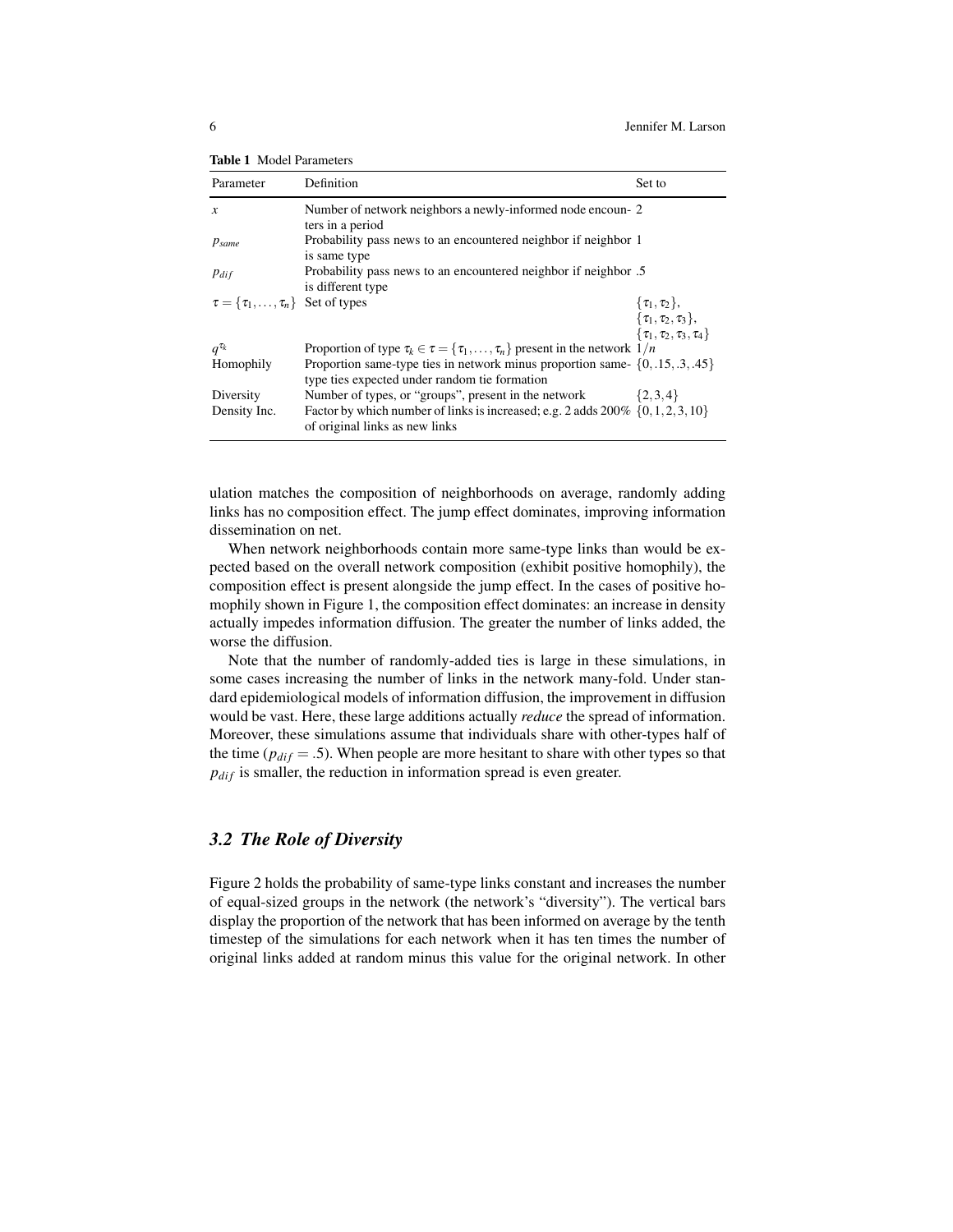

Fig. 1 Proportion of network informed by each timestep in simulated information spread on a network with  $\tau = {\tau_1, \tau_2}$ , and  $q^{\tau_1} = q^{\tau_2} = \frac{1}{2}$ . Simulation parameters set to  $x = 2$ ,  $p_{same} = 1$ , and  $p_{dif} = .5$ . When homophily = 0, random ties will not change neighborhood compositions on average, so the jump effect dominants and increasing density strictly improves information diffusion. At greater values of homophily, increasing density does change neighborhood compositions and strictly impedes information diffusion.

words, this displays the gain or loss from increasing the density of each network given a certain number of groups present in the network.

The cluster of bars on the left translates the information from Figure 1 in which there are two groups present in the network. These show that when the probability of sharing a link with a same-type is greater than .5, greater density reduces the proportion of the network that has been informed by the tenth time step. The next two sets of clusters show the same from the case where there are three and four types of equal size present in the network, respectively. Comparing across clusters shows that the impediment to diffusion is greater when diversity is higher.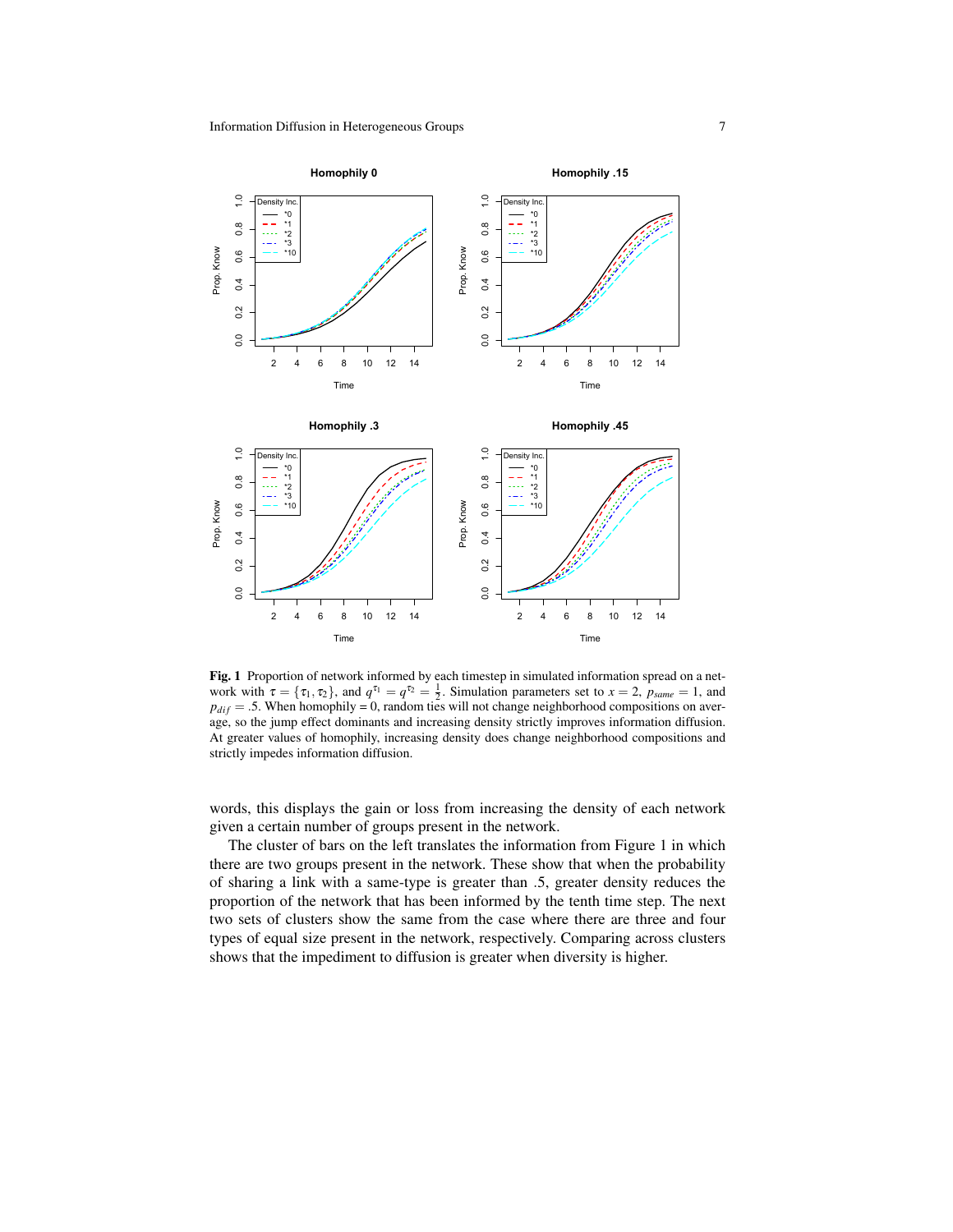Fig. 2 Difference in proportion of network informed by timestep 10 when the density is increased by a factor of 10 compared to the proportion informed by timestep 10 given the original density. Shown for 2 groups ( $\tau = {\tau_1, \tau_2}$ ) with  $q^{\tau_1} = q^{\tau_2} = \frac{1}{2}$ ), 3 groups  $(\tau = {\tau_1, \tau_2, \tau_3}$  with  $q^{\tau_1} =$  $q^{\tau_2} = q^{\tau_3} = \frac{1}{3}$ , and 4 groups  $(\tau = {\tau_1, \tau_2, \tau_3, \tau_4}$  with  $q^{\tau_1} = q^{\tau_2} = q^{\tau_3} = q^{\tau_4} = \frac{1}{4}$ ). Simulation parameters set to  $x = 2$ ,  $p_{same} = 1$ , and  $p_{dif} = .5$ . The downside to greater density is more pronounced in more diverse networks.



The negative consequences of adding random links to a network are even more acute in the presence of greater diversity.

#### 4 Conclusion

Previous studies have found that the addition of random ties unambiguously improves information dissemination. Additional random ties generate a "jump effect," allowing information to jump from region to region within networks, speeding the spread of information. However, the present work suggests that there is an additional, at times competing effect that is masked when important features of information-sharing in social networks are unaccounted for.

Ties in social networks represent potential opportunities for the spread of information rather than certain conduits of information. People may be limited in the number of encounters that would permit information-sharing, and people can decide whether or not to share information with any candidate recipient when given the opportunity. This paper builds these two features into a model of information diffusion by assuming a uniform number of encounters per person and the presence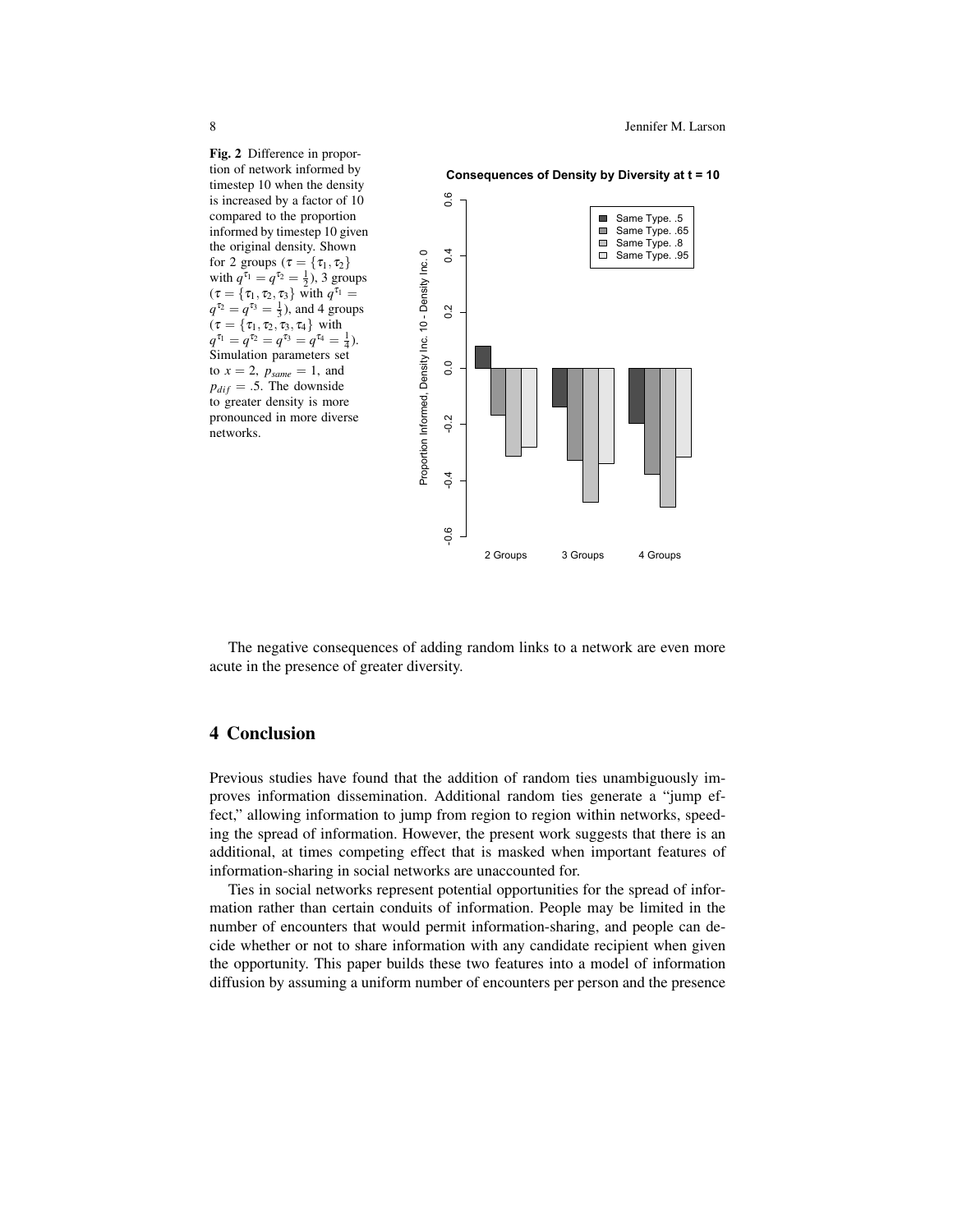of types such that people are more willing to share information with a same-type than a different-type neighbor.

Accounting for these features reveals that a "composition effect" can result in random ties impeding the spread of information. When random ties reduce the proportion of same-type nodes in nodes' neighborhoods, opportunities to share information are more likely to arise with people of a different type. Since people are more hesitant to share with different types, random ties can impede overall information dissemination.

Note that the two effects can be on net negative, even when people are still willing to share information with different type ties *some of the time.* In heterogeneous groups, especially ones with high homophily, greater density can actually strictly reduce the speed with which information spreads throughout a network.

In addition to revealing a potentially negative consequence of network density in diverse groups, these results also help make sense of recent empirical findings in the social sciences showing that group composition is directly related to both trust [22] and the reach of novel information [14]. Areas that are heterogeneous in salient types– for instance those that are ethnically diverse– fare poorly in outcomes that require information to spread to coordinate outcomes like providing public goods [17], keeping aspiring rebel groups' secrets from the government[15], and enforcing behavior through peer sanctions [13]. Heterogeneous groups may face difficulties due to problems with information dissemination that homogeneous groups are able to avoid.

#### **References**

- 1. Banerjee, A., Chandrasekhar, A.G., Duflo, E., Jackson, M.O.: The diffusion of microfinance. Science 341(6144) (2013)
- 2. Banerjee, A.V., Chandrasekhar, A., Duflo, E., Jackson, M.O.: Gossip: Identifying central individuals in a social network. Available at SSRN 2425379 (2014)
- 3. Centola, D.: The spread of behavior in an online social network experiment. science 329(5996), 1194–1197 (2010)
- 4. Centola, D., Macy, M.: Complex contagions and the weakness of long ties. American journal of Sociology 113(3), 702–734 (2007)
- 5. Centola, D.M.: Homophily, networks, and critical mass: Solving the start-up problem in large group collective action. Rationality and society 25(1), 3–40 (2013)
- 6. Chiang, Y.S.: Birds of moderately different feathers: Bandwagon dynamics and the threshold heterogeneity of network neighbors. Journal of Mathematical Sociology 31(1), 47–69 (2007)
- 7. Chwe, M.: Communication and Coordination in Social Networks. Review of Economic Studies 67(1), 1–16 (2000)
- 8. Dodds, P.S., Watts, D.J.: Universal behavior in a generalized model of contagion. Physical review letters 92(21), 218,701 (2004)
- 9. Dodds, P.S., Watts, D.J.: A generalized model of social and biological contagion. Journal of theoretical biology 232(4), 587–604 (2005)
- 10. Granovetter, M.: Threshold models of collective behavior. American journal of sociology pp. 1420–1443 (1978)
- 11. Jackson, M.O., Rogers, B.W.: Relating network structure to diffusion properties through stochastic dominance. The BE Journal of Theoretical Economics 7(1) (2007)